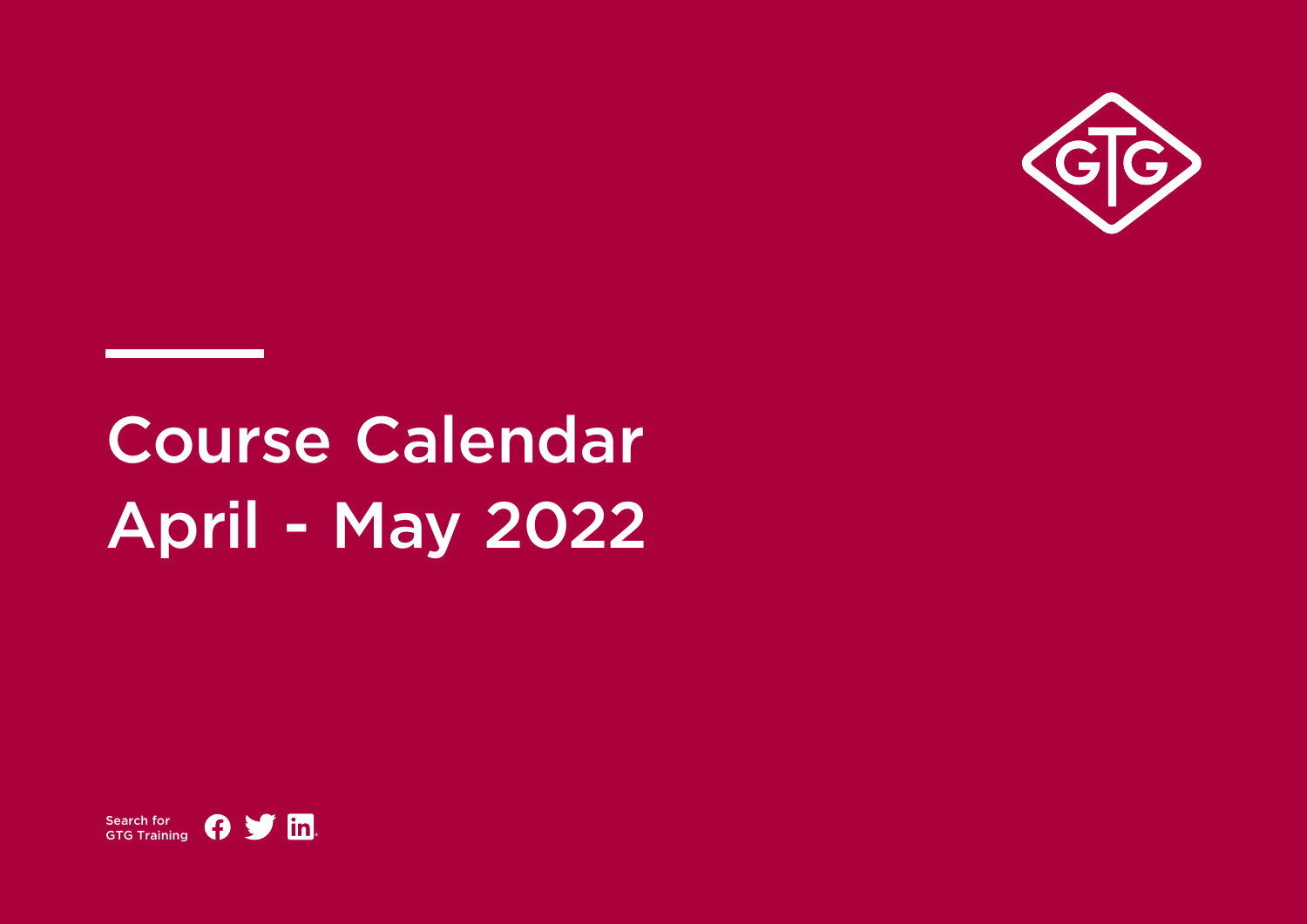#### About GTG

With locations in Glasgow, Edinburgh and the West Midlands, GTG Training has 40 years' experience of delivering exceptional training, personal development and education in the following fields:

**•** Automotive

**•** Health and Safety

**•** Transport

**•** Computer and IT

**•** Apprenticeships

**•** Business Skills

We also offer exceptional conferencing facilities and hire out our contemporary, well-equipped spaces to businesses for all manner of functions, events and professional gatherings.

At GTG we understand that different organisations have different training needs. So, working with our qualified instructors, we can create tailor-made training solutions to meet your specific business requirements.

Funding (including government funding) is for some of the courses and programmes that we offer. Just ask us if you need any more information about this.

#### **Contents**











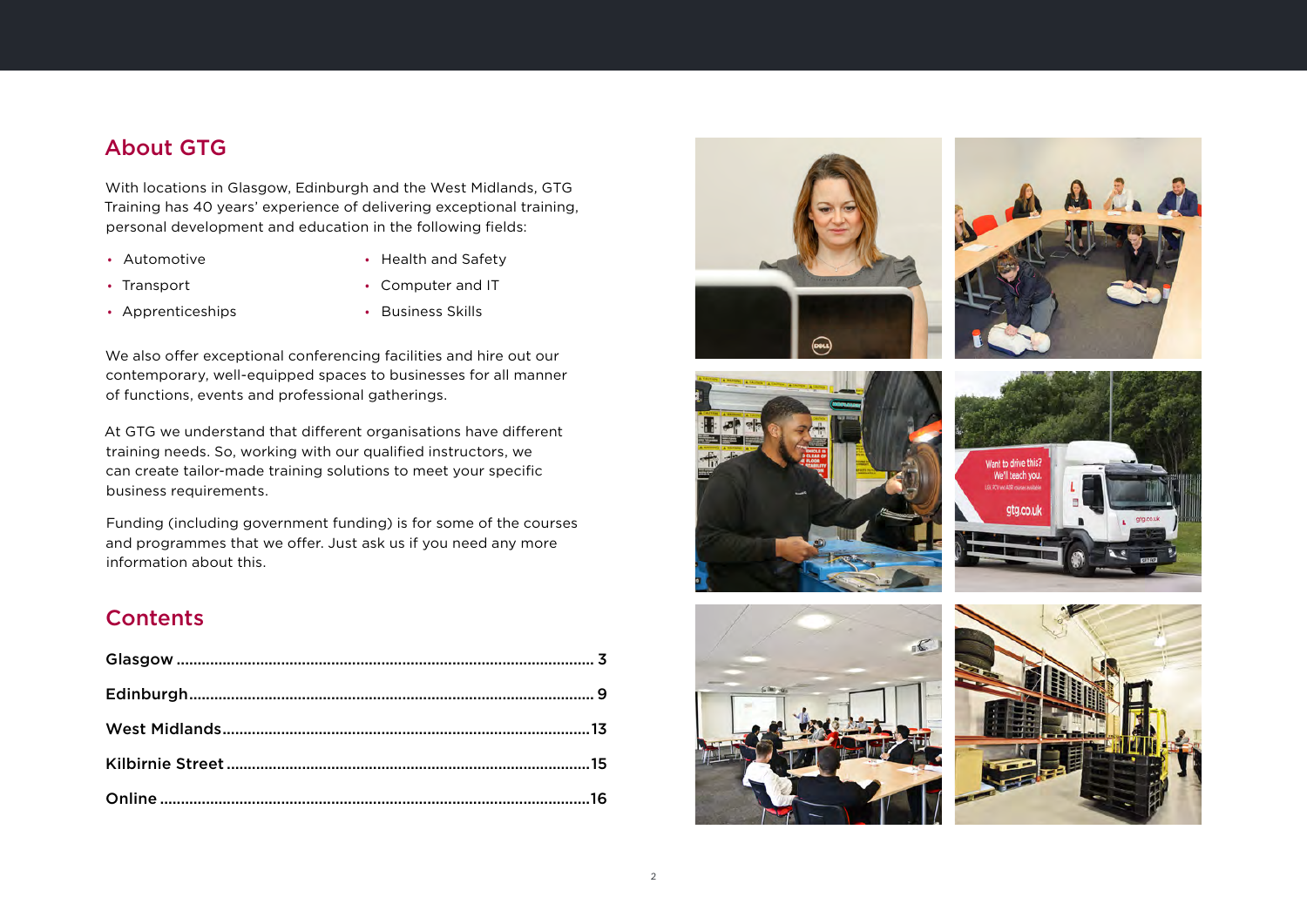<span id="page-2-0"></span>

| <b>Automotive</b>                                                                    | <b>Days</b>    | <b>April</b>                      | <b>May</b>                                         | June                                                                                 |
|--------------------------------------------------------------------------------------|----------------|-----------------------------------|----------------------------------------------------|--------------------------------------------------------------------------------------|
| IMI Accreditation Light Vehicle Inspection<br>(ATA) Familiarisation                  | 3              | 12-14, 12-15                      | 31-02, 31-03                                       |                                                                                      |
| <b>IMI Accreditation Senior Paint Technician</b><br>(ATA) Familiarisation            | $\overline{2}$ | $07 - 08$                         | $17 - 18$                                          |                                                                                      |
| IMI Re-accreditation Senior Paint Technician (ATA)                                   | $\mathbf{1}$   | 05, 06, 08                        | 19, 20                                             |                                                                                      |
| <b>IMI Accreditation Senior Paint Technician</b>                                     | $\mathbf{1}$   | 05,06                             | 20                                                 |                                                                                      |
| IMI Level 2 Award in MOT Testing (Class 4 and 7)                                     | 4              | 18-21, 18-22, 25-28, 25-29        | 09-12, 09-13, 16-19, 16-20, 23-26, 23-27           | 13-16, 13-17                                                                         |
| IMI Level 3 Award in MOT Test Centre Management                                      | $\overline{2}$ |                                   | $10 - 11$                                          | 07-08                                                                                |
| IMI Level 1 Award in Electric/Hybrid Vehicle<br>Awareness (VRQ)                      | $\mathbf{1}$   | 07, 08, 11                        |                                                    |                                                                                      |
| IMI Level 3 Award in Electric/Hybrid Vehicle<br><b>System Repair and Replacement</b> | $\overline{2}$ | 02-03, 09-10, 19-20, 21-22, 27-28 | 14-15, 17-18, 19-20, 21-22,<br>23-24, 28-29, 30-31 | 2-3, 6-7, 8-9, 9-10, 13-14, 16-17, 18-19,<br>20-21, 21-22, 23-24, 27-28, 28-29, 30-1 |
| <b>IMI Level 3 Award in Automotive</b><br><b>Refrigerant Handling</b>                | $\mathbf{1}$   | 05                                |                                                    |                                                                                      |
| IMI Accreditation Resistance Spot Welding<br>(Level 2)                               | $\mathbf{1}$   |                                   | 16, 17                                             |                                                                                      |
| IMI Level 2 Award in Electric/Hybrid Vehicle<br>Routine Maintenance Activities (VRQ) | $\mathbf{1}$   |                                   | 24                                                 |                                                                                      |
| IMI Accreditation Senior Panel Technician (ATA) +<br>Familiarisation                 | $\overline{4}$ |                                   |                                                    | $28 - 01$                                                                            |
| IMI Re-Accreditation Senior Panel Technician                                         | $\mathbf{1}$   | 27, 28                            | 06                                                 |                                                                                      |
| IMI Accreditation Autoglazing - Bodyshop<br>Technician (ATA) Full Route              | $\mathbf{1}$   |                                   | 20                                                 |                                                                                      |
| IMI Accreditation Senior MET Technician (ATA) +<br>Familiarisation                   | $\overline{3}$ |                                   | $24 - 26$                                          |                                                                                      |
| IMI Accreditation Light Vehicle Inspection<br><b>Technician (ATA)</b>                | $\mathbf{1}$   | 15                                |                                                    |                                                                                      |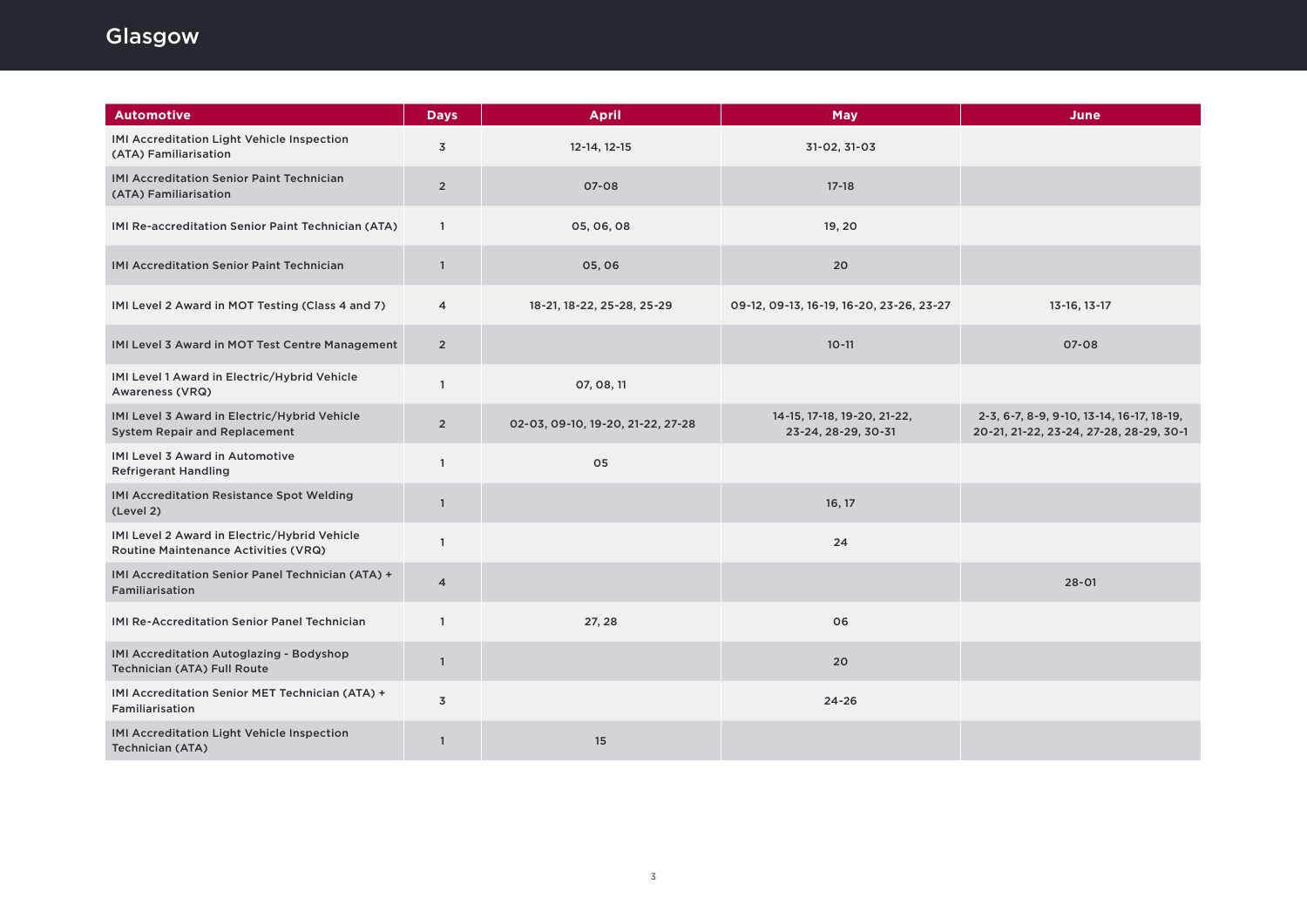| <b>Automotive</b>                                                 | <b>Days</b>     | <b>April</b> | May        | June      |
|-------------------------------------------------------------------|-----------------|--------------|------------|-----------|
| MIG / MAG Welding                                                 |                 |              | 18, 19     |           |
| IMI Re-Accreditation Senior MET Technician (ATA)                  |                 |              | 25, 26, 27 |           |
| IMI Accreditation Air Conditioning - Refrigerant<br>Handler (ATA) |                 |              |            | 01, 27    |
| Advanced Drive Assistance Systems (ADAS) -<br>Calibration         | $\sqrt{2}$<br>∠ |              |            | $30 - 01$ |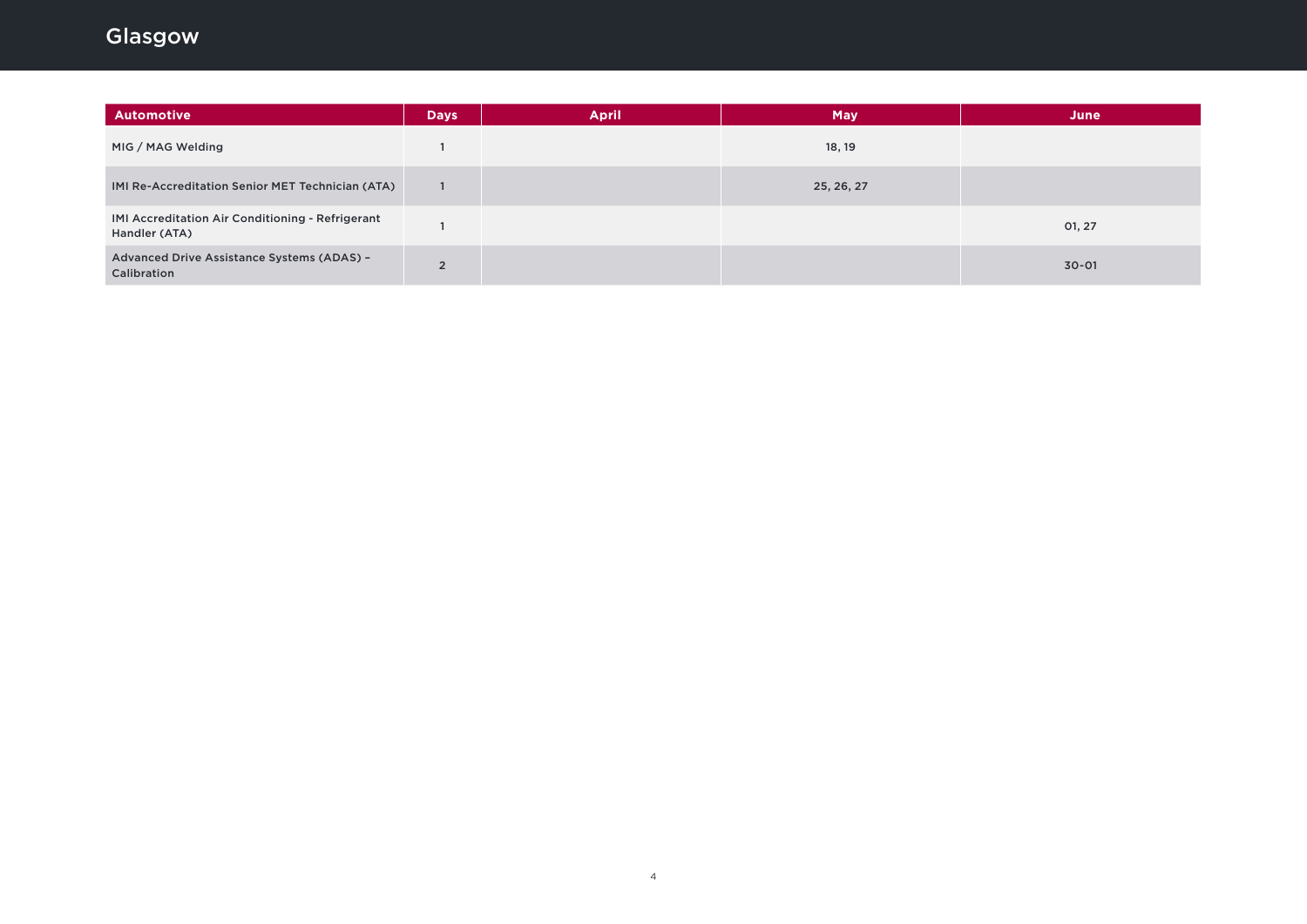| <b>Health and Safety</b>                           | <b>Days</b>    | <b>April</b> | May          | June         |
|----------------------------------------------------|----------------|--------------|--------------|--------------|
| <b>Emergency First Aid</b>                         | $\mathbf{1}$   | 08, 25       | 16, 31       | 06, 24       |
| Fire Warden - AM                                   | $\mathbf{1}$   | 18           | 27           | 13           |
| Fire Warden - PM                                   | $\mathbf{1}$   | 18           | 27           | 13           |
| First Aid at Work                                  | $\overline{3}$ | 15-29, 18-20 | 09-11, 23-25 | 06-08, 20-22 |
| First Aid at Work Refresher                        | $\overline{2}$ |              | $23 - 24$    | $16 - 17$    |
| GTG - COSHH Risk Assessment                        | $\mathbf{1}$   |              | 26           |              |
| <b>IOSH Managing Safely</b>                        | $\mathbf 3$    | $11 - 13$    | $17 - 19$    | $13 - 15$    |
| IOSH Working Safely                                | $\mathbf{1}$   |              | 13           | 30           |
| Mental Health Awareness First Aid                  | $\overline{2}$ | $21 - 22$    | 09-10        | $23 - 24$    |
| <b>SMSTS- Site Managers Safety Training Scheme</b> | 5              |              | $23 - 27$    |              |
| GTG- Manual Handling Instructors                   | $\overline{2}$ |              | $12 - 13$    |              |
| IOSH Managing Safely-Refresher                     | $\mathbf{1}$   |              |              | 30           |
| <b>GTG Risk Assessment</b>                         | $\mathbf{1}$   |              |              | 29           |
| H&S in a Construction Environment (CSCS)           | $\mathbf{1}$   |              |              | $20\,$       |
| Manual Handling- AM                                |                |              |              | 23           |
| Manual Handling-PM                                 |                |              |              | 23           |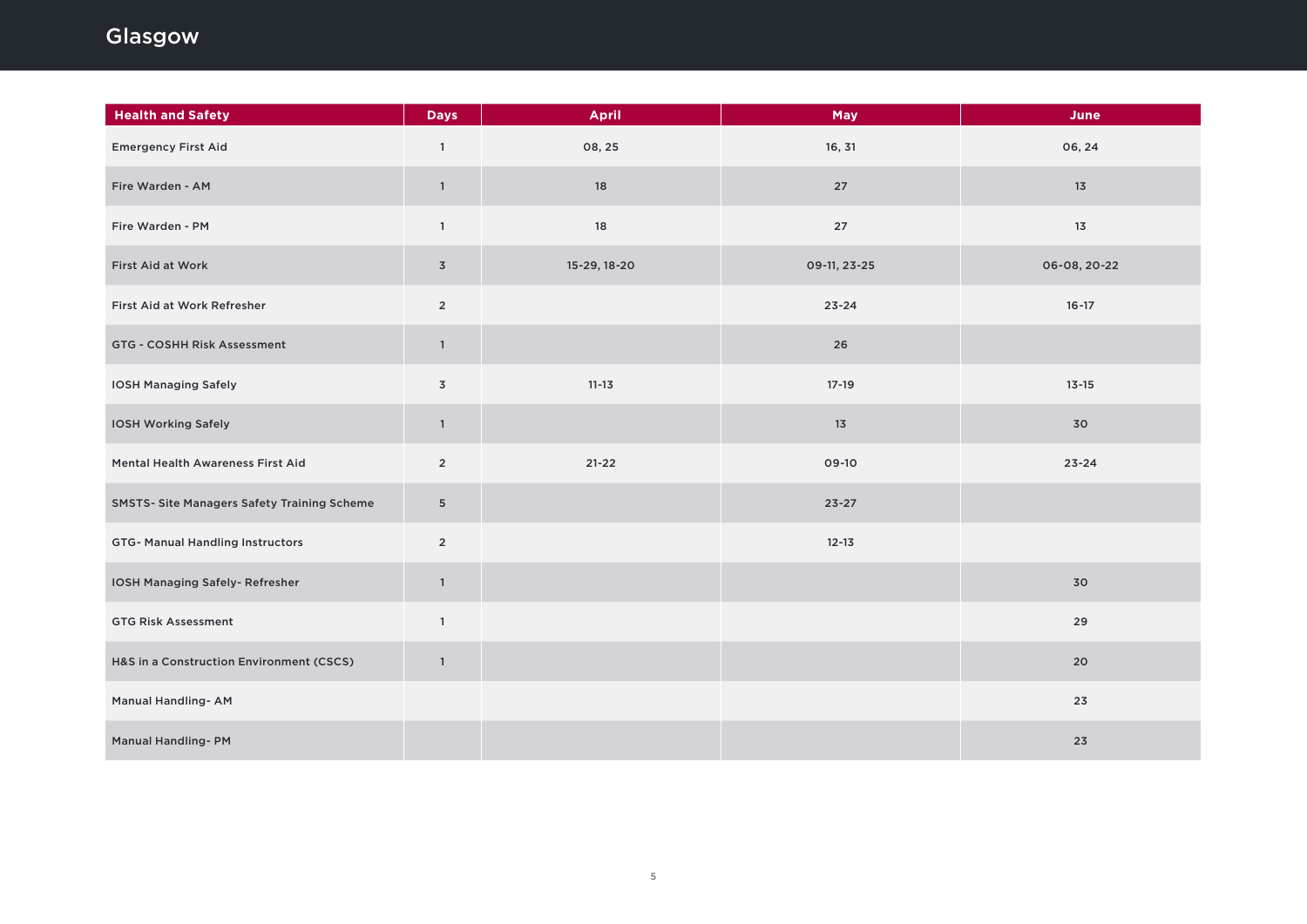| <b>IT Skills</b>                                    | <b>Days</b>    | <b>April</b> | <b>May</b> | June      |
|-----------------------------------------------------|----------------|--------------|------------|-----------|
| Time Management - Get Organised                     |                | 08           |            |           |
| <b>Train the Trainer</b>                            | $\overline{3}$ | $11 - 13$    |            | $20 - 22$ |
| Conflict Resolution - Dealing with Difficult People |                |              | 16         |           |
| <b>Communication Skills</b>                         | $\overline{2}$ |              | 09-10      |           |
| <b>Leading and Managing People</b>                  | 3              |              | $02 - 04$  |           |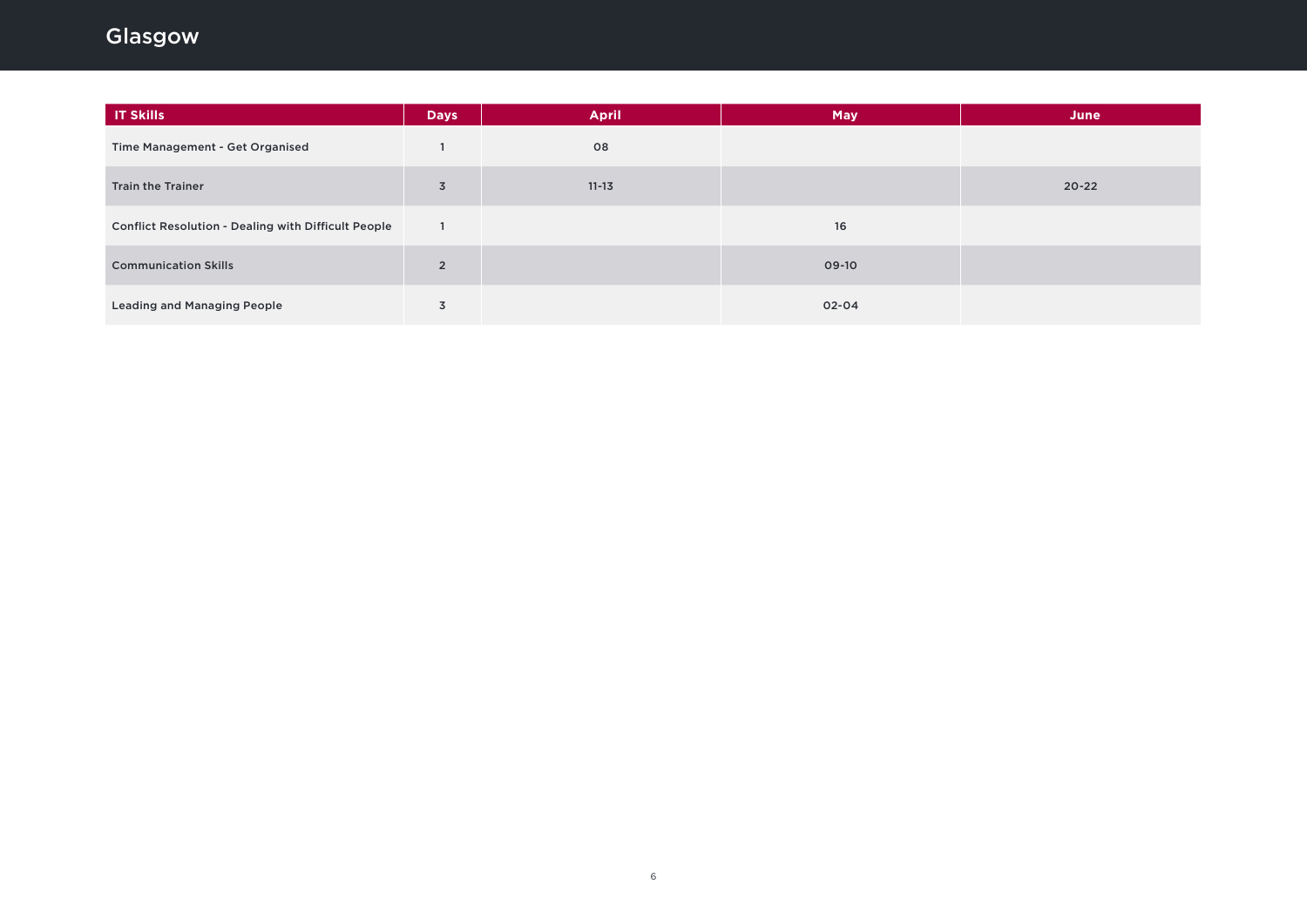| <b>Transport</b>                                                                                          | <b>Days</b>     | <b>April</b>                  | <b>May</b>        | June            |
|-----------------------------------------------------------------------------------------------------------|-----------------|-------------------------------|-------------------|-----------------|
| Counterbalance Forklift Truck Operator -<br>Experienced                                                   | $\mathbf{1}$    |                               |                   | $13 - 15$       |
| Counterbalance Forklift Truck Operator - Novice                                                           | $\overline{4}$  | 05-08,11-15,12-25,18-21,19-22 | 03-06,24-27,30-02 | $07-10$         |
| Counterbalance Forklift Truck Operator -<br>Refresher                                                     | $\mathbf{1}$    | 01,12,18,29                   | 06,23,27,30       | 02,07,10,13     |
| DCPC: Digital Tachograph & Drivers Hours<br>Training Course in accordance with JAUPT                      | $\mathbf{1}$    | 11                            | 12                | 10 <sup>°</sup> |
| DCPC: Fire Fighting & Emergency First Aid in<br>accordance with JAUPT                                     | $\mathbf{1}$    | 15                            | 10                | 09              |
| DCPC: Realities of Transport in accordance<br>with JAUPT                                                  | $\mathbf{1}$    | 14                            | 13                | 06              |
| DCPC: Safety in Transport and Manual Handling in<br>accordance with JAUPT                                 | $\mathbf{1}$    | 13                            | 11                |                 |
| DCPC: The Law and You in accordance with JAUPT                                                            | $\mathbf{1}$    |                               |                   | 07              |
| Lorry Loader (HIAB) - Novice                                                                              | $\overline{3}$  |                               | $16 - 18$         |                 |
| C+E 10 Day mix                                                                                            | 10              | 21-04,28-11                   |                   |                 |
| C+E 7 Day Mix                                                                                             | $7\overline{ }$ | $12 - 20$                     |                   |                 |
| RTITB - Forklift Truck Instructor Re-registration<br>(3 Days)                                             | $\overline{3}$  |                               | $18 - 20$         |                 |
| RTITB - Forklift Truck Instructor Re-registration<br>$(5$ Days)                                           | 5               |                               | $16 - 20$         |                 |
| DCPC: Bridge Strikes and Winter Driving in<br>accordance with JAUPT                                       | $\mathbf{1}$    | 22                            | 09                | 08              |
| Self Study - Glasgow City Council Introduction to<br>the Role of the Professional Taxi and Private Driver | $\overline{7}$  | 08-30,20-15                   | 12-29, 27-13      |                 |
| (CILT) Certificate of Professional Competence (CPC)<br>for Transport Managers in Passenger Transport      | 10              |                               | $25 - 07$         |                 |
| (CILT) Certificate of Professional Competence<br>(CPC) for Transport Managers in Road Haulage             | 10              |                               | $25 - 07$         |                 |
| Reach Forklift Truck Operator - Novice                                                                    | $\overline{2}$  | 05-08, 25-28, 26-29           | $31 - 03$         |                 |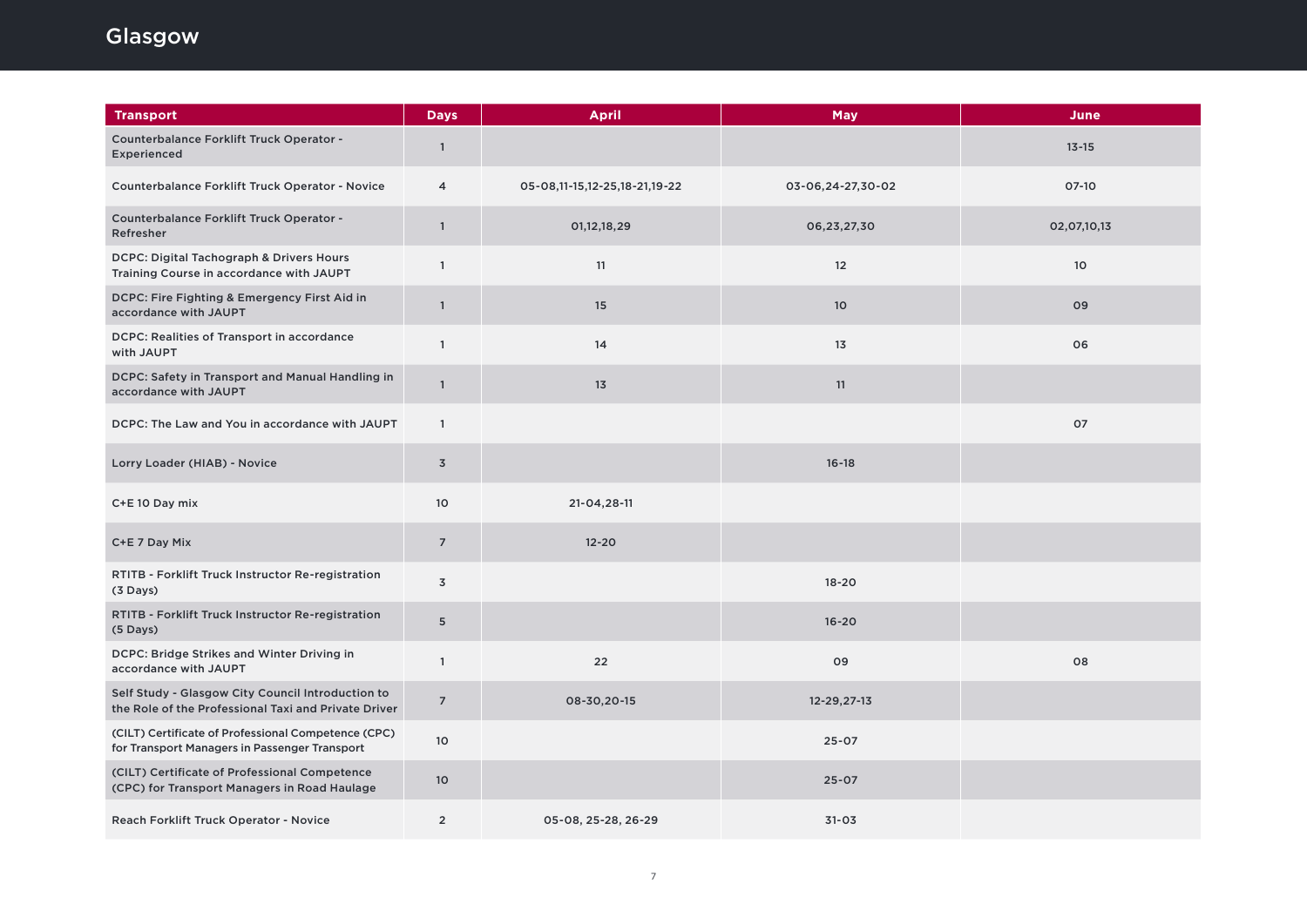| <b>Transport</b>                                                         | <b>Days</b>    | <b>April</b> | <b>May</b> | June      |
|--------------------------------------------------------------------------|----------------|--------------|------------|-----------|
| Reach Forklift Truck Operator - Conversion                               | $\overline{2}$ | $19 - 20$    |            |           |
| GTG - Forklift Truck Instructor                                          | 5              | 05-08        |            | $14 - 17$ |
| ADR-Core                                                                 | 5              |              | $16 - 20$  | 06-10     |
| <b>Abrasive Wheels Course</b>                                            | $\mathbf{1}$   | 18           | 19         |           |
| <b>PASMA Towers</b>                                                      | $\mathbf{1}$   | 13, 14       |            |           |
| NAT/INT R1 - Exam Only (Freight)                                         | $\mathbf{1}$   | 05           |            | 07        |
| NAT/INT R2 - Exam Only (Freight)                                         | $\mathbf{1}$   | 05           |            | 07        |
| NAT/INT P1 - Exam Only (Passenger)                                       | $\mathbf{1}$   | 05           |            | 07        |
| NAT/INT P2 - Exam Only (Passenger)                                       | $\mathbf{1}$   | 05           |            | 07        |
| Abrasive Wheels and Stihl Saw                                            | $\mathbf{1}$   |              | 19         |           |
| <b>NVDIR Novice</b>                                                      | $\mathbf{1}$   |              | $30-10$    |           |
| Transport Manager - Professional Competence<br>Refresher Course (2 Days) | $\overline{2}$ |              |            | $13 - 14$ |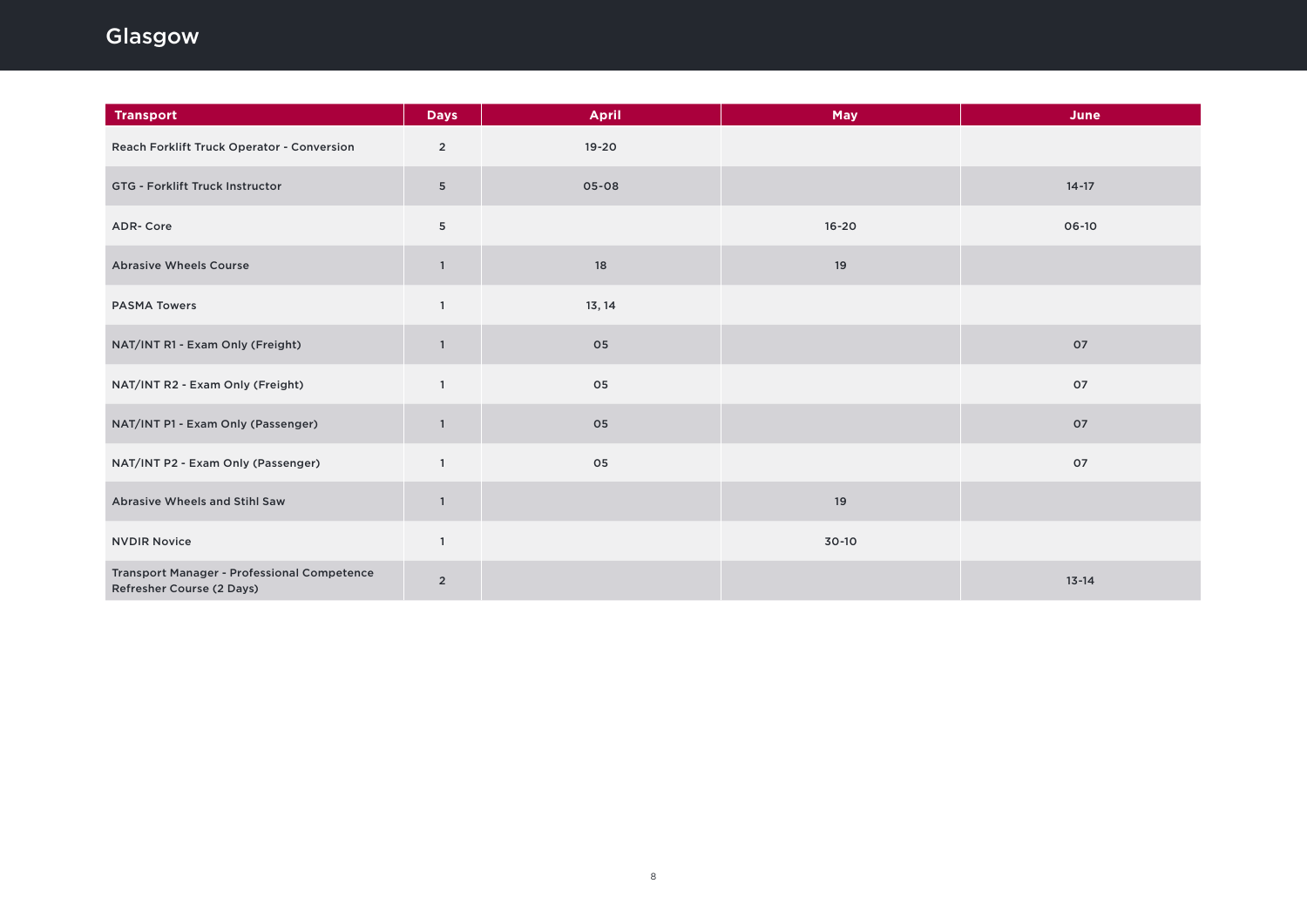<span id="page-8-0"></span>

| Automotive                                                                      | <b>Days</b>    | <b>April</b> | <b>May</b>                        | June                    |
|---------------------------------------------------------------------------------|----------------|--------------|-----------------------------------|-------------------------|
| IMI Accreditation Light Vehicle Inspection<br>Technician (ATA) Familiarisation  |                | $27 - 29$    | $25 - 27$                         | $15 - 17$               |
| IMI Level 2 Award in MOT Testing (Class 4 and 7)                                | 4              | 18-21,18-22  | 16-19,16-20                       | 06-09,06-10,27-30,27-01 |
| IMI Level 3 Award in MOT Test Centre Management                                 | $\overline{2}$ | $25 - 26$    | $23 - 24$                         | $13 - 14$               |
| Level 3 Award in Electric/Hybrid Vehicle System<br>Repair and Replacement (VRQ) | $\overline{2}$ | $09-10$      | 09-10, 12-13, 16-17, 21-22, 30-31 | $11 - 12$               |
| IMI Level 3 Award in Automotive Refrigerant<br>Handling                         | 1              |              | 11                                |                         |
|                                                                                 |                |              |                                   |                         |
| IMI Re-Accreditation Senior MET Technician (ATA)                                | $\mathbf{1}$   |              | $18 - 19$                         |                         |
| IMI Accreditation Resistance Spot Welding                                       | $\mathbf{1}$   | 19           | 10 <sup>°</sup>                   |                         |
| IMI Level 1 Award in Electric/Hybrid Vehicle<br>Awareness (VRQ)                 | $\mathbf{1}$   |              | 16                                |                         |
| IMI Accreditation Electric Vehicle Safe Working<br>Practices (AOM081) - Level 2 | $\mathbf{1}$   |              |                                   | 01                      |
| <b>IMI Diagnostic Familiarisation</b>                                           | $\mathbf{1}$   |              |                                   | 01                      |
| IMI Accreditation Light Vehicle-Diagnostic<br>Technician                        | 1              |              |                                   | 02                      |
| IMI Accreditation Senior Panel Technician (ATA)                                 | 3              |              |                                   | $21 - 23$               |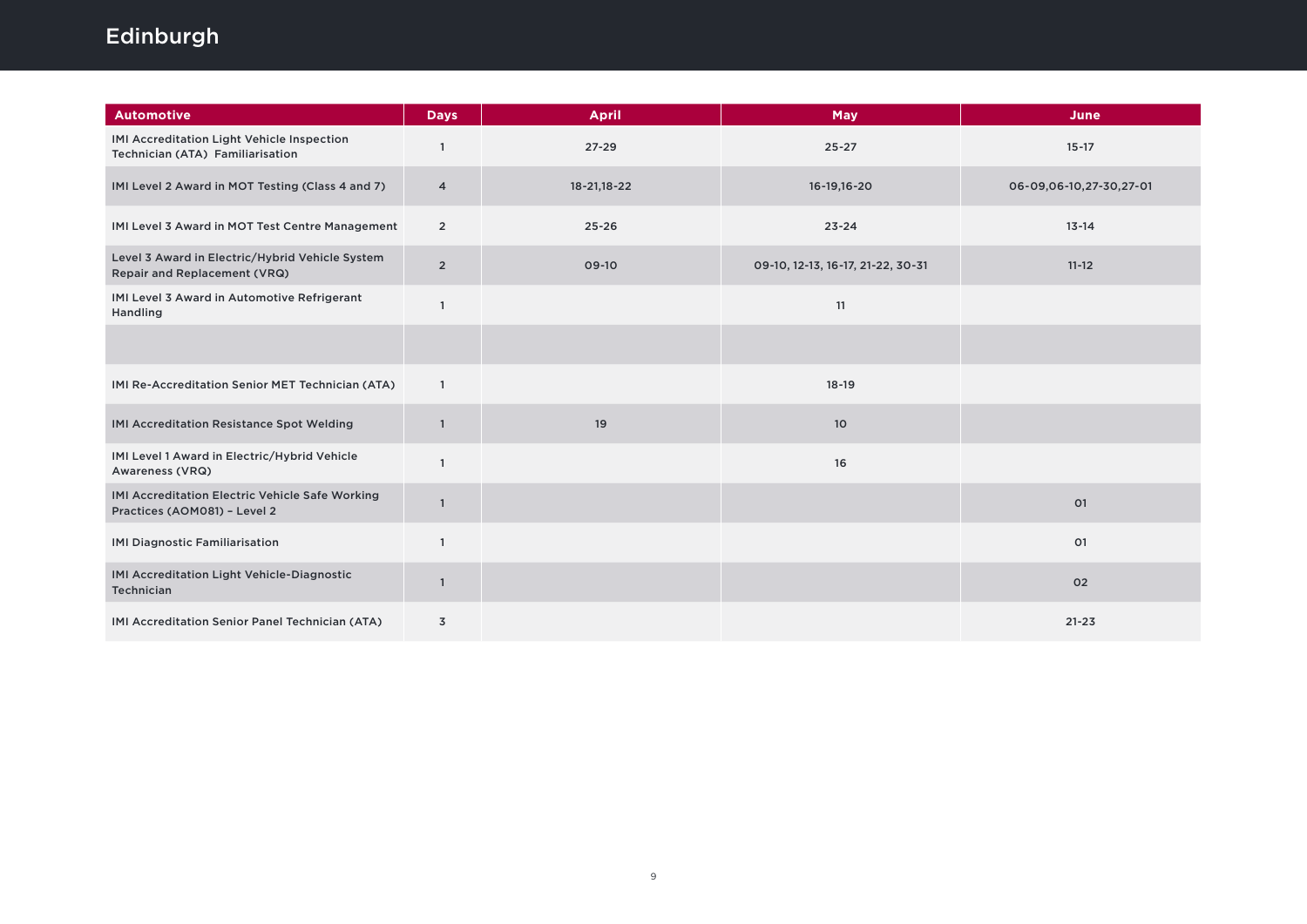| <b>Health and Safety</b>          | <b>Days</b>    | April      | May       | June      |
|-----------------------------------|----------------|------------|-----------|-----------|
| <b>Emergency First Aid</b>        | $\overline{1}$ | 14         | 04        | 03        |
| Fire Warden - PM                  | $\mathbf{1}$   | 22         |           |           |
| First Aid at Work                 | $\mathbf 3$    | 06-08      | $16 - 18$ | $15 - 17$ |
| First Aid at Work Refresher       | $\mathbf 2$    | $21 - 22$  |           | $27 - 28$ |
| <b>IOSH Managing Safely</b>       | $\mathbf 3$    |            |           | 06-08     |
| IOSH Working Safely               | $\mathbf{1}$   |            |           | 03        |
| IOSH Managing Safely-Refresher    | $\mathbf{1}$   | 26         |           |           |
| <b>Manual Handling-AM</b>         | $\mathbf{1}$   | ${\bf 22}$ |           |           |
| GTG - Manual Handling Instructors | $\overline{2}$ |            |           | $16 - 17$ |
| <b>AC Safety Champion</b>         | $\mathbf{1}$   | $25\,$     |           |           |
| <b>GTG COSHH Risk Assessment</b>  | $\mathbf{1}$   | 29         |           |           |

| <b>IT Skills</b>                | <b>Days</b> | <b>January</b> | February | <b>March</b> |
|---------------------------------|-------------|----------------|----------|--------------|
| <b>Train the Trainer</b>        |             |                |          | 06-08        |
| Time Management - Get Organised |             |                |          | 10           |
| <b>Communication Skills</b>     |             |                |          |              |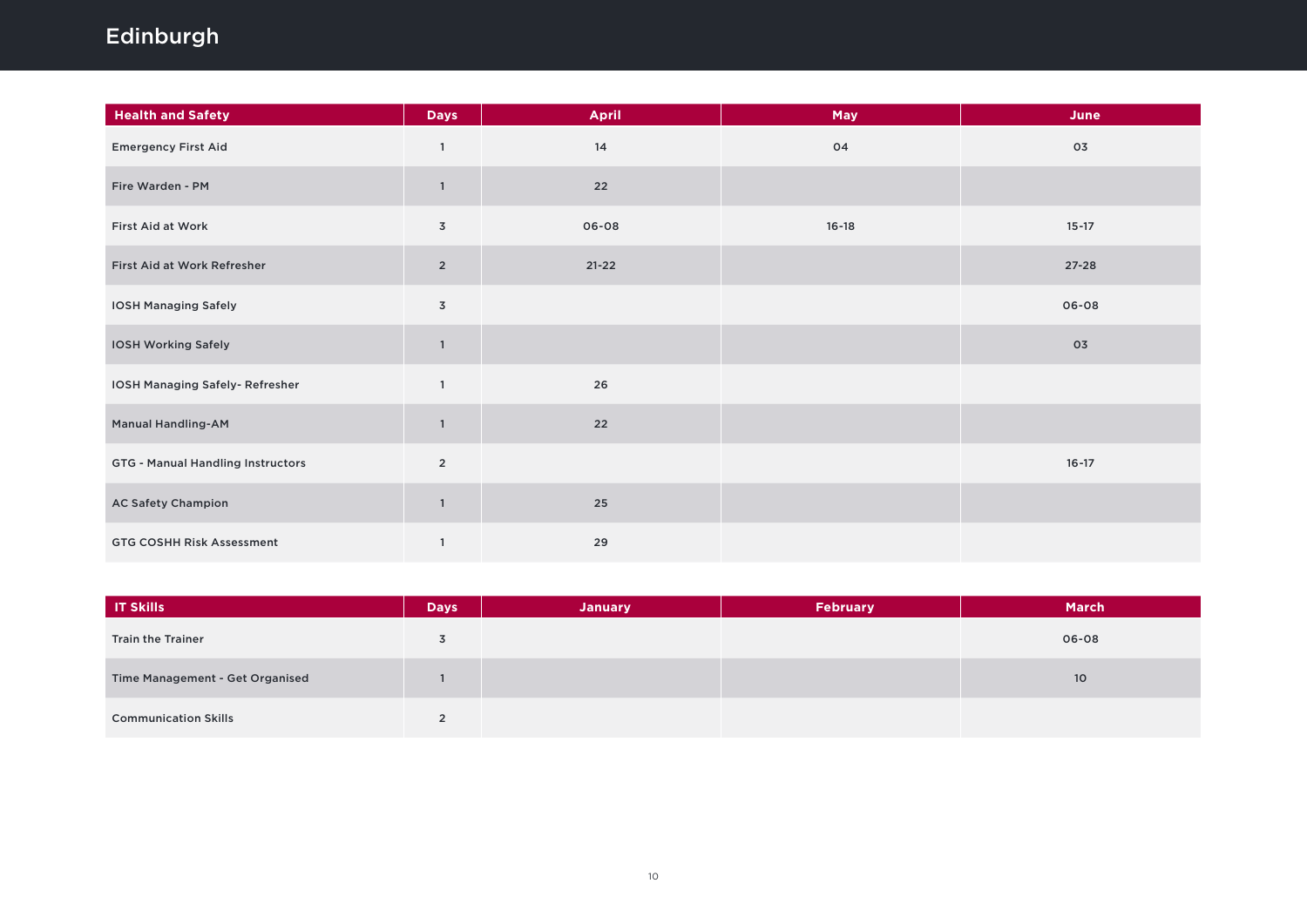| <b>Transport</b>                                                                              | <b>Days</b>             | <b>April</b>   | May       | June      |
|-----------------------------------------------------------------------------------------------|-------------------------|----------------|-----------|-----------|
| Counterbalance Forklift Truck Operator -<br>Experienced                                       | 3                       |                |           | $20 - 22$ |
| Counterbalance Forklift Truck Operator - Novice                                               | 4                       | $11-14, 25-28$ | $16-19$   |           |
| Counterbalance Forklift Truck Operator -<br>Refresher                                         | $\mathbf{1}$            | 01,15,29       | 20        | 24        |
| DCPC: Digital Tachograph & Drivers Hours<br>Training Course in accordance with JAUPT          | $\mathbf{1}$            | 18             | 03        | 13        |
| DCPC: Fire Fighting & Emergency First Aid in<br>accordance with JAUPT                         | $\mathbf{1}$            | 19             | 02        | 17        |
| DCPC: Realities of Transport in accordance with<br><b>JAUPT</b>                               | $\mathbf{1}$            | 21             | 06        | 14        |
| DCPC: Safety in Transport and Manual Handling in<br>accordance with JAUPT                     | $\mathbf{1}$            | 22             | 05        | 16        |
| DCPC: The Law and You in accordance with JAUPT                                                | $\mathbf{1}$            | 20             | 04        | 15        |
| RTITB - Forklift Truck Instructor (10 Days)                                                   | 10                      |                | $02-13$   |           |
| RTITB - Forklift Truck Instructor Re-registration<br>(3 Days)                                 | $\overline{\mathsf{3}}$ |                | $11 - 13$ |           |
| (CILT) Certificate of Professional Competence<br>(CPC) for Transport Managers in Road Haulage | 10                      |                | $25 - 07$ |           |
| GTG - Forklift Truck Instructor                                                               | 5                       | $11 - 15$      |           |           |
| ADR - Core                                                                                    | 5                       | $25 - 29$      |           | $20 - 24$ |
| C+E 10 Day mix                                                                                | 10                      | $01-14, 13-26$ |           |           |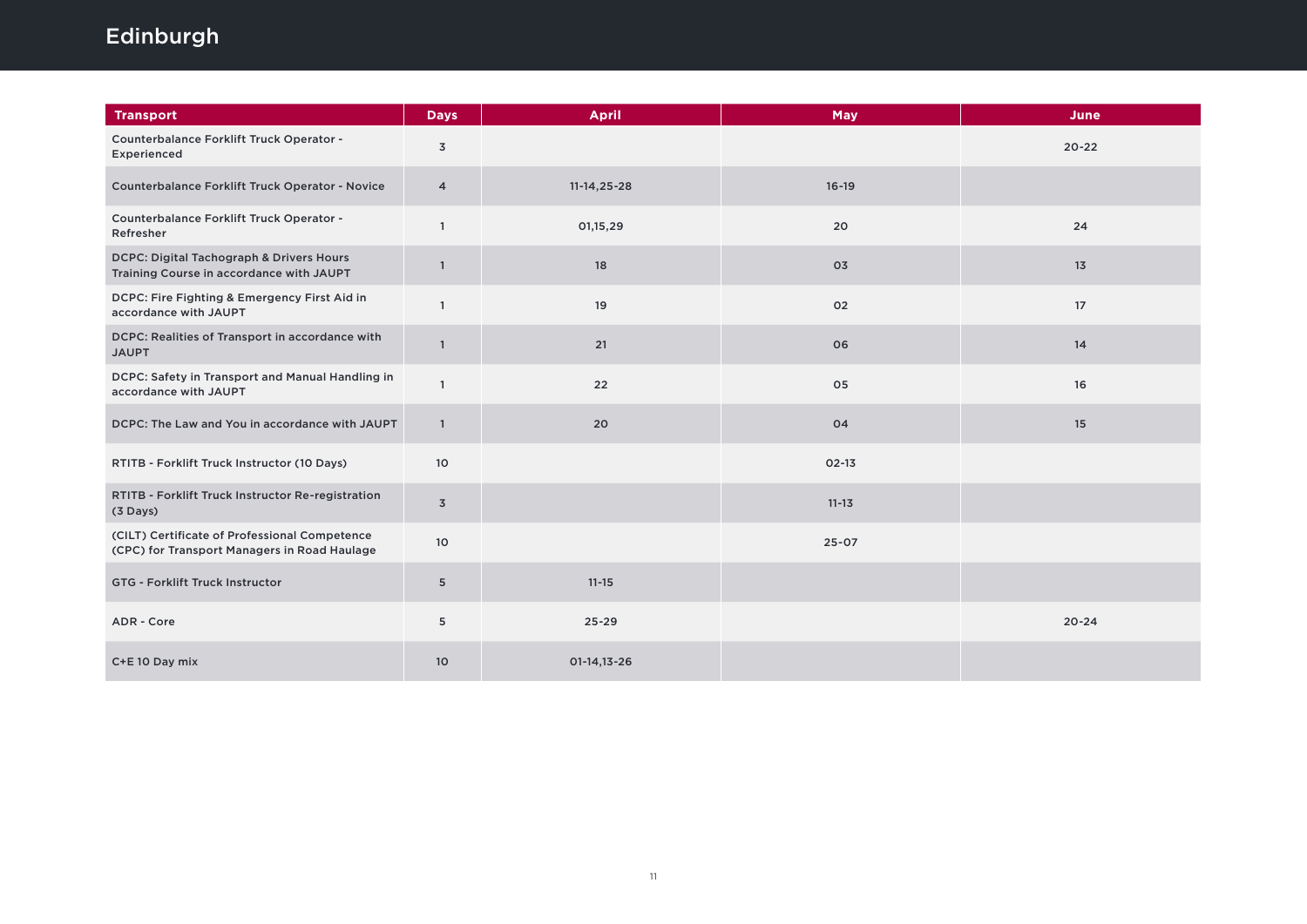| <b>Transport</b>                                                              | <b>Days</b> | <b>April</b> | <b>May</b> | June |
|-------------------------------------------------------------------------------|-------------|--------------|------------|------|
| NAT/INT P1 - Exam Only (Passenger)                                            |             | 05           |            |      |
| NAT/INT R1 - Exam Only (Freight)                                              |             | 05           |            |      |
| NAT/INT P2 - Exam Only (Passenger)                                            |             | 05           |            |      |
| NAT/INT R2 - Exam Only (Freight)                                              |             | 05           |            |      |
| <b>Transport Manager - Professional Competence</b><br><b>Refresher Course</b> | $\sim$      |              | $19 - 20$  |      |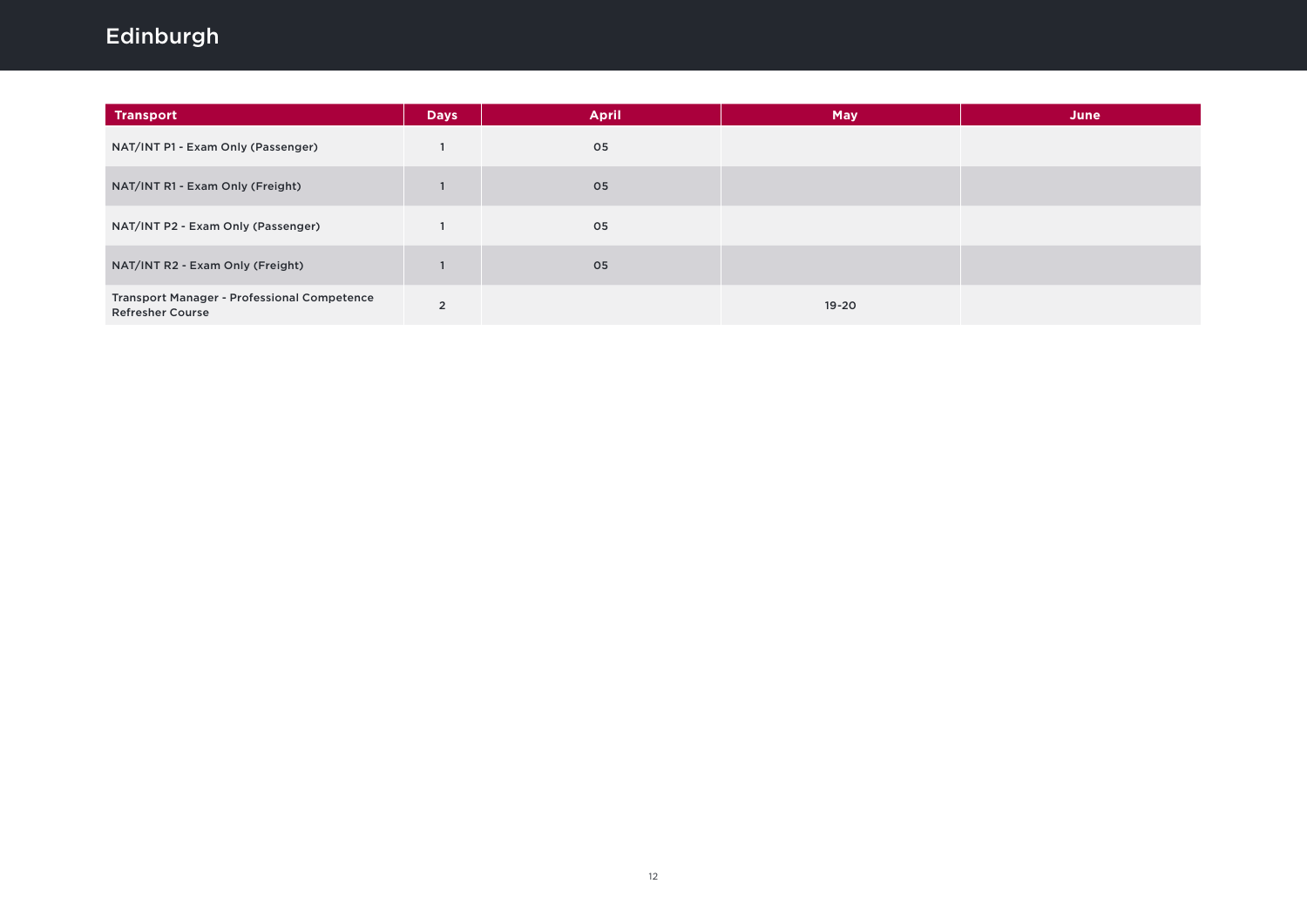# <span id="page-12-0"></span>West Midlands

| <b>Automotive</b>                                                                              | <b>Days</b>    | April                   | <b>May</b>  | June                              |
|------------------------------------------------------------------------------------------------|----------------|-------------------------|-------------|-----------------------------------|
| IMI Level 2 Award in MOT Testing (Class 4 and 7)                                               | $\overline{4}$ |                         | 16-19,16-20 | 13-16, 13-17                      |
| Level 3 Award in Electric/Hybrid Vehicle Routine<br><b>Maintenance &amp; Repair Activities</b> |                | 02-03,09-10,23-24,26-27 | 14-15,28-29 | 11-12, 18-19, 23-24, 25-26, 29-30 |
| IMI Accreditation Light Vehicle Inspection (ATA)<br>Familiarisation                            | 3              | 19-21,19-22             | $24 - 26$   |                                   |
| IMI Level 2 Award in Electric/Hybrid Vehicle<br><b>Routine Maintenance Activities</b>          |                | 25                      |             |                                   |
| IMI Level 3 Award in Automotive Refrigerant<br>Handling                                        |                |                         | 06          | 14                                |
| IMI Level 3 Award in MOT Test Centre Management                                                | $\overline{2}$ | $11 - 12$               |             | $27 - 28$                         |
| IMI Level 1 Award in Electric/Hybrid Vehicle<br>Awareness                                      |                | 28                      |             |                                   |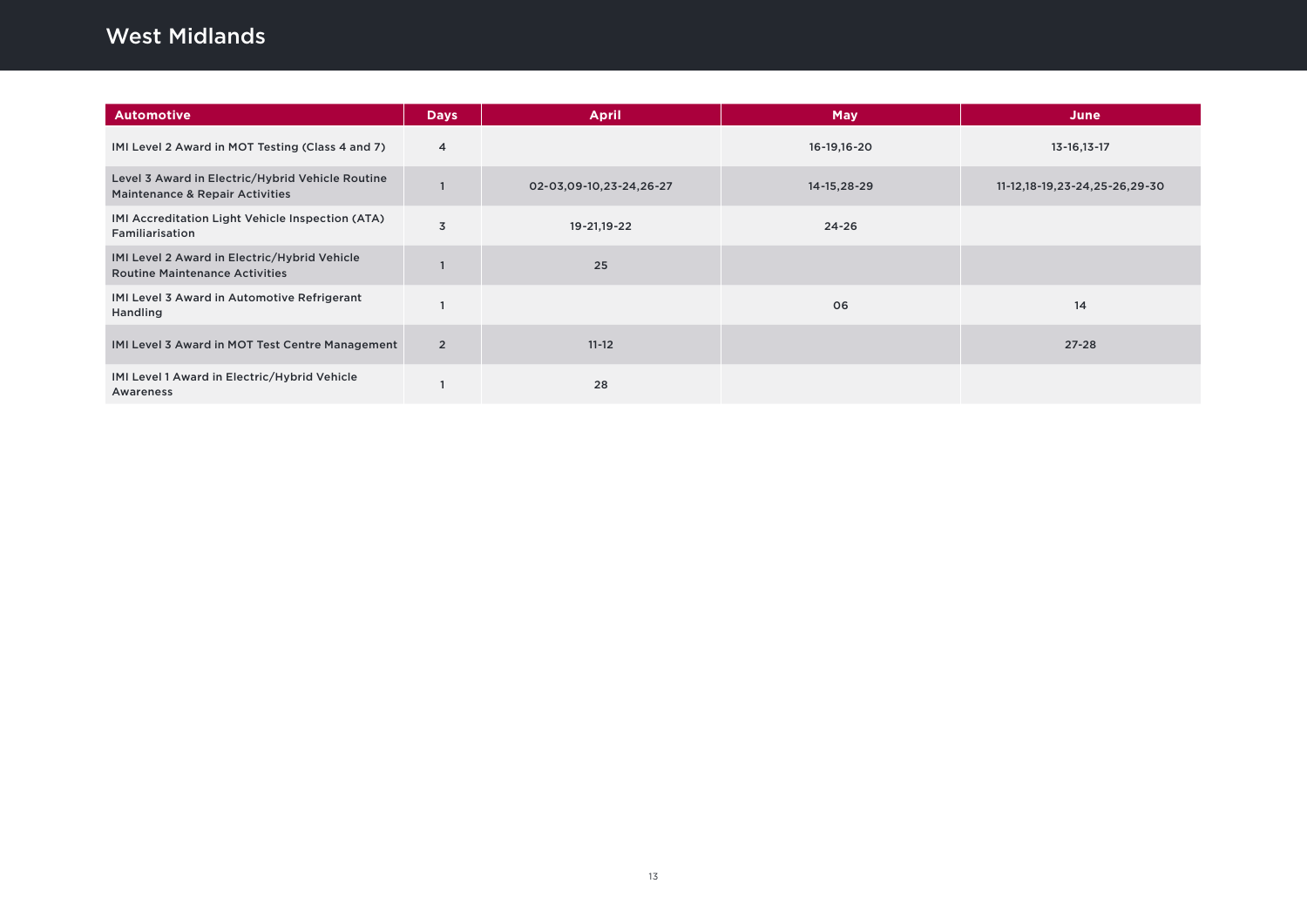#### West Midlands

| <b>Health and Safety</b>    | <b>Days</b>             | <b>April</b> | <b>May</b> | June      |
|-----------------------------|-------------------------|--------------|------------|-----------|
| <b>Emergency First Aid</b>  |                         |              | 05         |           |
| Fire Warden - AM            |                         | 28           |            | 24        |
| Fire Warden - PM            |                         |              |            | 20        |
| <b>First Aid at Work</b>    | $\overline{\mathbf{3}}$ |              | $23 - 25$  |           |
| First Aid at Work Refresher | $\overline{2}$          |              | 09-10      | $20 - 21$ |
| <b>IOSH Working Safely</b>  |                         |              | 19         |           |
| <b>IOSH Managing Safely</b> | 3                       |              | $16 - 18$  |           |

| <b>Transport</b>                                                                              | <b>Days</b> | <b>April</b> | <b>May</b> | June |
|-----------------------------------------------------------------------------------------------|-------------|--------------|------------|------|
| Nat/Int R1 - Exam Only (Freight)                                                              |             | 05           |            |      |
| Nat/Int R2 - Exam Only (Freight)                                                              |             | 05           |            |      |
| (CILT) Certificate of Professional Competence<br>(CPC) for Transport Managers in Road Haulage | 10          |              | $25 - 07$  |      |
| DCPC: Realities of Transport in accordance with<br><b>JAUPT</b>                               |             | 06           |            |      |
| <b>National CPC Refresher Day</b>                                                             |             | 04           |            |      |
| C+E 10 Day mix                                                                                |             | 08-21,27-10  |            |      |
| DCPC: Digital Tachograph & Drivers Hours<br>Training Course in accordance with JAUPT          | 10          |              | 20         |      |
| DCPC: Safety in Transport and Manual Handling in<br>accordance with JAUPT                     |             |              |            | 01   |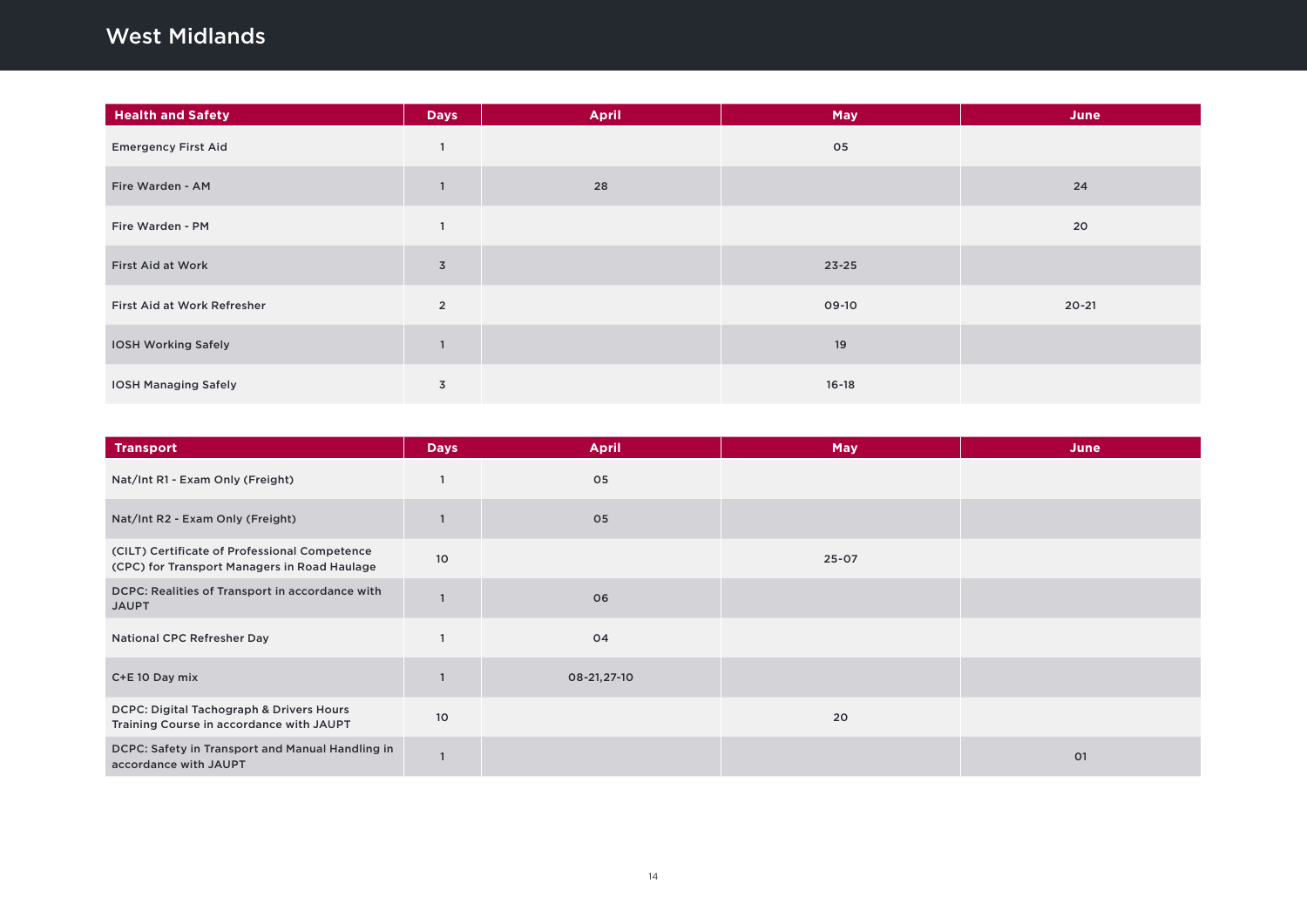# <span id="page-14-0"></span>Kilbirnie Street

| <b>Automotive</b>                                                                | <b>Days</b> | <b>April</b> | <b>May</b>                    | June      |
|----------------------------------------------------------------------------------|-------------|--------------|-------------------------------|-----------|
| IRTEC Inspection Technician (Assesment only)                                     |             |              | 11, 12, 18, 19, 25, 27        | 01,02     |
| Level 3 Award in Electric/Hybrid Vehicle System<br><b>Repair and Replacement</b> | $\sim$      | 12-13, 21-22 | 09-10,11-12,23-24,26-27,30-31 | $14 - 15$ |
| <b>LGV DVSA Inspections</b>                                                      |             |              | 09-10,16-17,30-31             |           |
| <b>BPW Axle and Suspension Maintenance Course</b>                                |             |              | 25                            |           |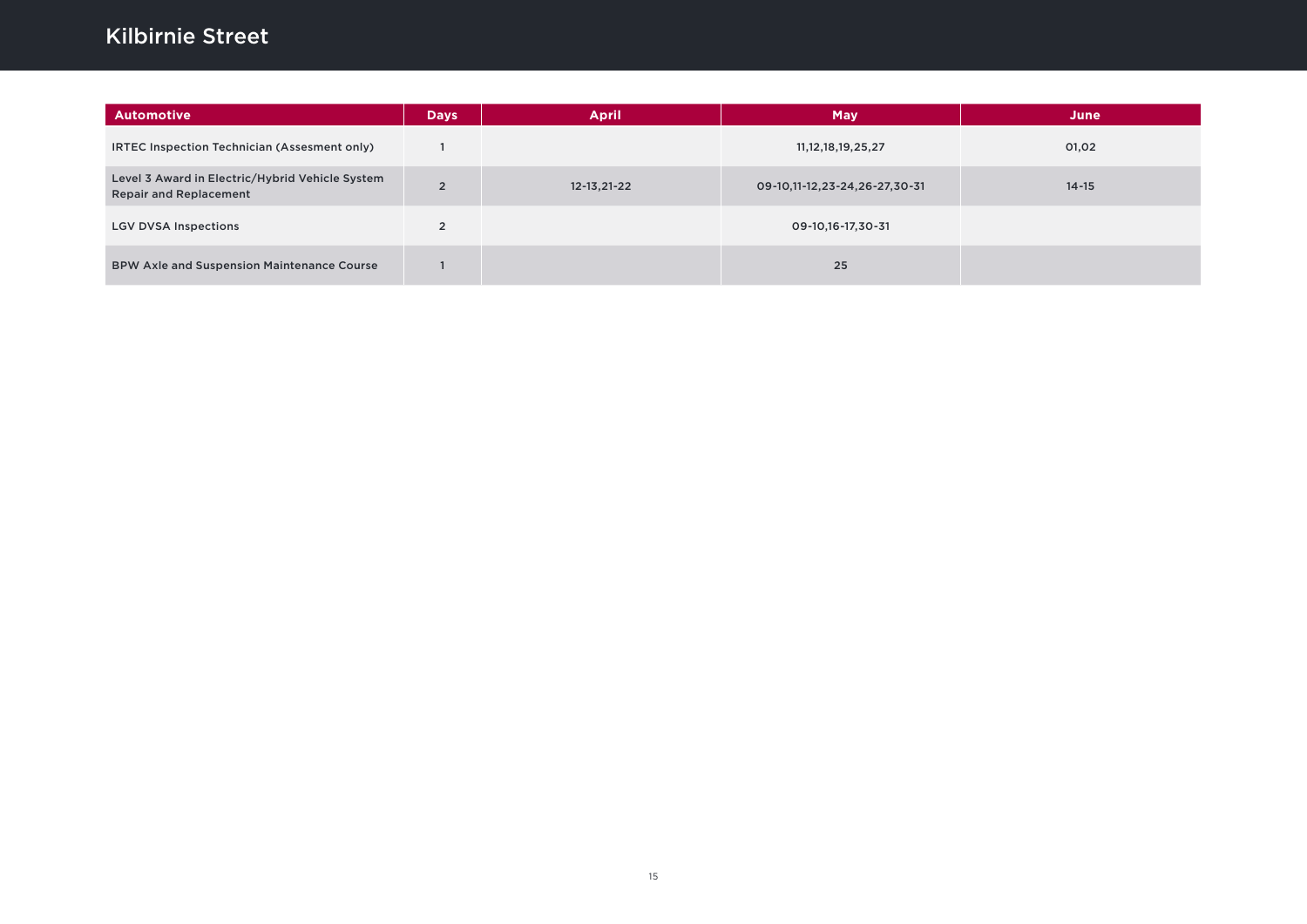# <span id="page-15-0"></span>**Online**

| <b>Health and Safety</b> | <b>Days</b> | April | May | June. |
|--------------------------|-------------|-------|-----|-------|
| Fire Warden - AM         |             |       | 20  |       |

| <b>IT Skills</b>                              | <b>Days</b> | <b>April</b> | May       | June      |
|-----------------------------------------------|-------------|--------------|-----------|-----------|
| Microsoft Excel 2016 - Presenting Information |             | 13           | 11        | 15        |
| Microsoft Excel 2016 - Introduction           |             |              | 04        | 07        |
| Microsoft Excel 2016 - Managing Data          |             | $19 - 20$    | $19 - 20$ | $22 - 23$ |

| <b>Transport</b>                                                                     | <b>Days</b> | <b>April</b> | <b>May</b> | June  |
|--------------------------------------------------------------------------------------|-------------|--------------|------------|-------|
| DCPC: Digital Tachograph & Drivers Hours<br>Training Course in accordance with JAUPT |             | 04           | 17,26      | 23,30 |
| DCPC: Fire Fighting & Emergency First Aid in<br>accordance with JAUPT                |             | 01,05,07     | 16,27      | 20,27 |
| DCPC: Realities of Transport in accordance with<br><b>JAUPT</b>                      |             | 07           | 18,24      | 24,28 |
| DCPC: Safety in Transport and Manual Handling in<br>accordance with JAUPT            |             | 08           | 20,25      | 22    |
| DCPC: The Law and You in accordance with JAUPT                                       |             | 06           | 19,23      | 29    |
| DCPC: Bridge Strikes and Winter Driving in<br>accordance with JAUPT                  |             |              |            | 21    |
| <b>Operators Licence Awareness Training (OLAT)</b>                                   |             | 12           |            |       |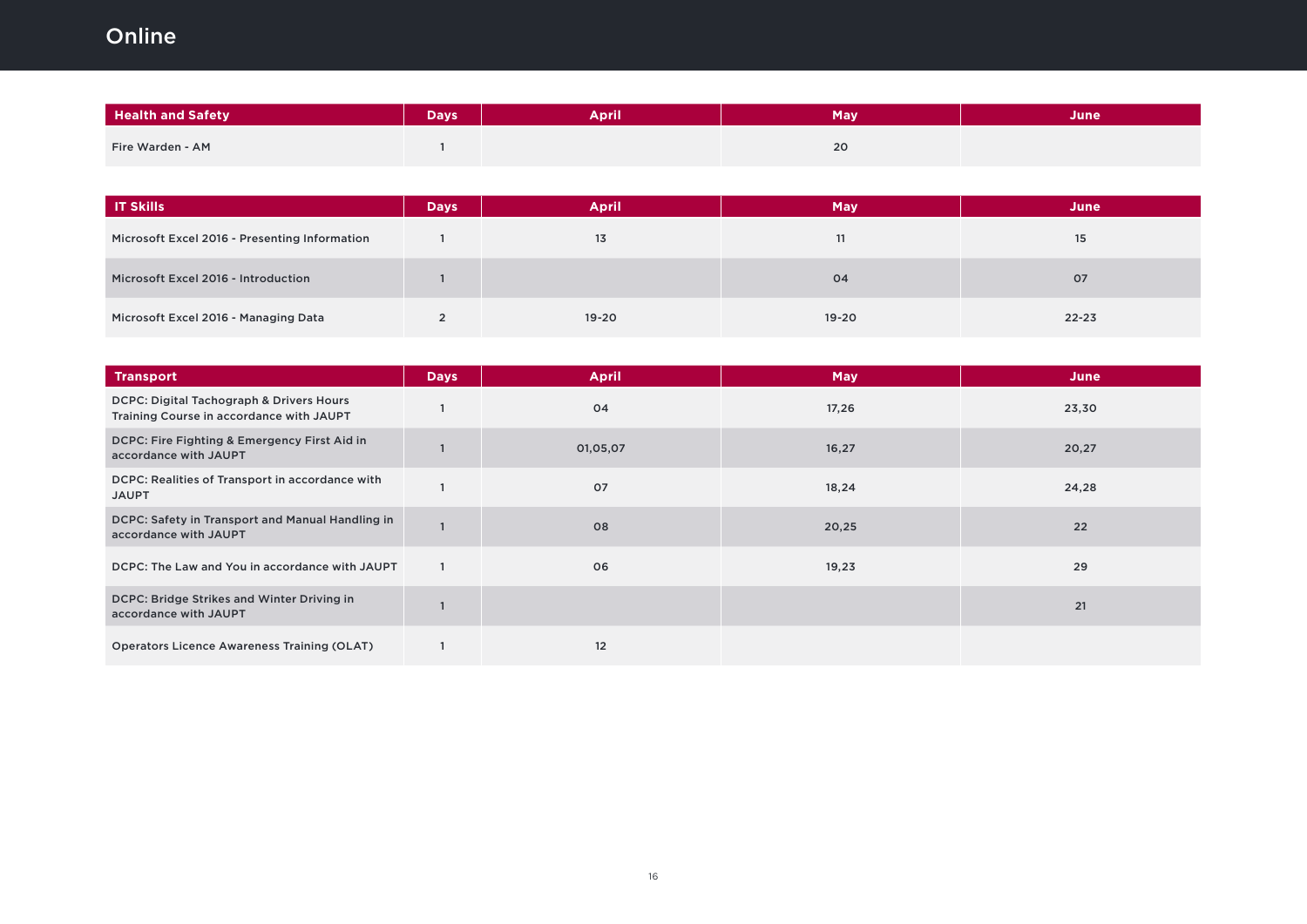





GTG Glasgow GTG Edinburgh GTG Edinburgh GTG Mest Midlands